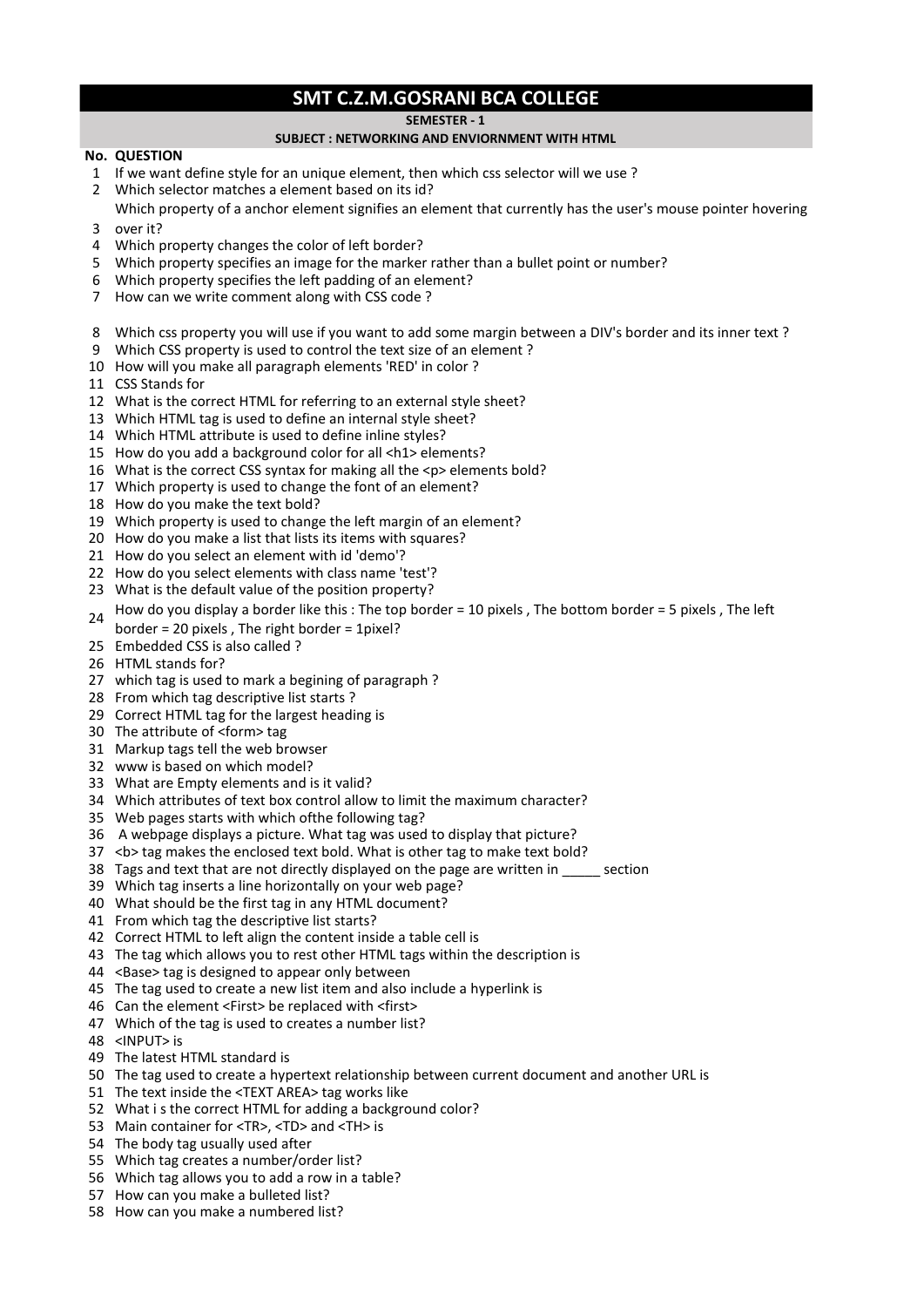- correct HTML tag to make a text italic
- correct HTML tag to make a text bold?
- correct HTML tag for the smallest size heading?
- What is the correct HTML tag for inserting a line break?
- Which attribute is used to name an element uniquely?
- Which tag creates a check box for a form in HTML?
- To create a combo box (drop down box) which tag will you use?
- Which of the following is not a pair tag?
- To create HTML document you requirea
- Some tags enclose the text. Those tags are known as
- 69 The character tells browsers to stop tagging the text
- In HTML document the tags
- Marquee is a tag in HTML to
- 72 There are \_\_\_\_\_ different of heading tags in HTML
- To create a blank line in your web page
- Which of the following is not a style tag?
- If we want define style for an unique element, then which css selector will we use ?
- If we don't want to allow a floating div to the left side of an element, which css property will we use ?
- What does CSS stand for?
- What is the correct HTML for referring to an external style sheet?
- What are the Three common types of computer Networks?
- What is the acronym for LAN?
- Define what is a LAN?
- WAN cover a larger geographical area than MAN?
- A network that consist of both LANs and MANs are called Wide area network?
- 84 Arrange the Following Types of Networks according to their size, from largest to smallest?
- What is the acronym MAN stand for?
- How many types of Computer Networks are there?
- 87 Physical or logical arrangement of network is called
- Which network topology requires a central controller or hub?
- 89 WAN stands for
- A term that refers to the way in which the nodes of a network are linked together.
- A topology that involves Tokens.
- A piece of information which is sent along with the data to the source computer.
- \_\_\_\_\_\_\_ defines the physical layout of connected device.
- \_\_\_\_\_\_ cable is mostly used in bus topology.
- \_\_\_\_\_ is used to remove the data traffic in bus topology.
- \_\_\_\_\_\_\_ is a combination of bus and star topologies.
- In partial mesh topology all nodes are connected
- Hybrid topology is combination of bus, star and ring topology
- \_\_\_\_\_\_ topology have many route to reach from source to destination
- Which HTML tag is used to define an internal style sheet?
- Which HTML attribute is used to define inline styles?
- Which is the correct CSS syntax?
- How do you insert a comment in a CSS file?
- Which property is used to change the background color?
- How do you add a background color for all <h1> elements?
- Which CSS property is used to change the text color of an element?
- Which CSS property controls the text size?
- Which property is used to change the font of an element?
- How do you make the text bold?
- How do you select an element with id 'demo'?
- How do you select elements with class name 'test'?
- How do you select all p elements inside a div element?
- How do you group selectors?
- 114 Which type of JavaScript language is
- The "function" and " var" are known as:
- Which is the correct way for calling the JavaScript code?
- In the JavaScript, which one of the following is not considered as an error:
- Which number object function returns the value of the number?
- Which function of the String object returns the character in the string starting at the specified position via the
- specified number of characters?
- In JavaScript the x===y statement implies that:
- Which of these is not a logical operator?
- 122 What is the value of x? var  $a = false$ ; var  $x = a ? A : B$ ;